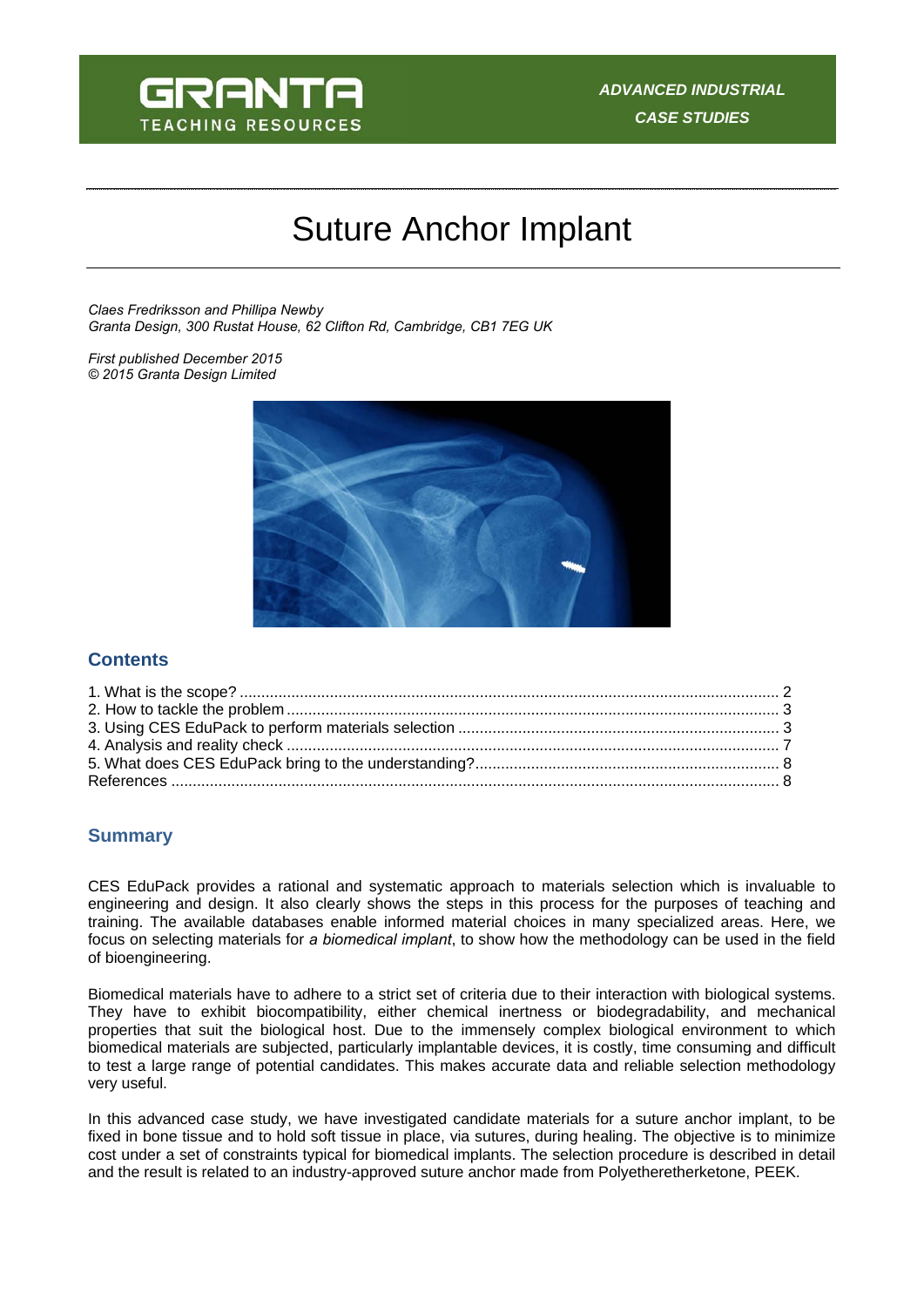## **1. What is the scope?**

Bioengineering relates to a range of cross-disciplinary fields, such as biomechanics, tissue engineering and biomaterials. One important application is implantable devices for use in humans, which have to work reliably in the body in order to avoid complications and unnecessary operations. They should either last as long as possible, or degrade internally at a reliable controlled rate. In addition to the mechanical performance, cost is usually important, and the implants should be biocompatible, as well as either bio-inert or bioresorbable, and they should be approved for use in the human body.

A widely used material for hip replacements and dental implants is Titanium. This and some other established metal alloys have a number of desirable properties, such as biocompatibility, and are now routinely used in surgery. There are, however, drawbacks in using metals in bone tissue engineering. Metals are significantly stiffer and harder than bone, which may cause problems and damage to the surrounding bone tissue. The underlying biomechanical properties of bone are critical to implant function *in vivo*. This is one of the reasons that high performance polymers have been developed as implant materials. Polymers, such as PEEK, have shown better mechanical compatibility with bone for applications that don't require metallic strength.



#### *Comparison of mechanical properties for a variety of biomaterials including polymers and bone [1]*

Despite high material cost, PEEK is being widely used in commercial implants, such as suture anchors to be fixed in cortical bone for surgeries including rotator cuff and anterior cruciate ligaments repair. In this case study, we set out to investigate alternative materials for this application with considerably lower cost, as this is an increasing concern [2] in medical implant technologies. Our objective is to minimize cost under mechanical and typical biomedical constraints. Also, it is of interest to find suitable biodegradable polymers, but only if the mechanical performance in terms of the design requirements is not compromised.

The choice of PEEK as a reference material, was inspired by a commercially available suture anchor



implant.

*RoG Sports Medicine Suture Anchor Implant developed using ZenivaTM PEEK material manufactured by Solvay [3-4]*

CES EduPack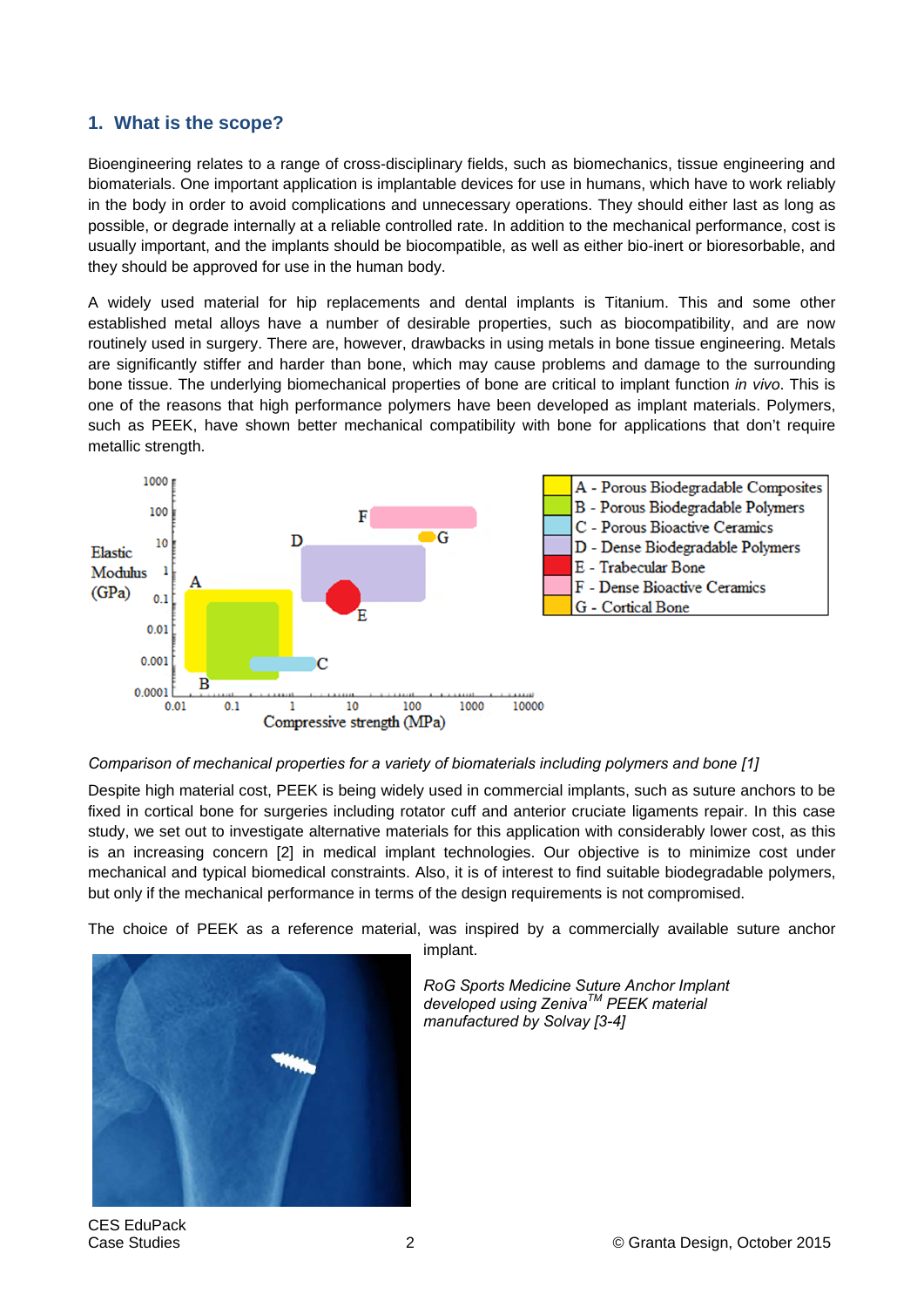## **2. How to tackle the problem**

CES EduPack provides a systematic approach based on the work of Professor Mike Ashby [5]. This can easily be applied to biomedical materials, since this is one of several provided subsets within the bioengineering database. You can identify materials that meet your bioengineering design requirements and study top-ranking alternatives against an objective or the trade-off between two objectives. This enables an informed material choice based on the widest range of available information, while maintaining traceability to facilitate critical discussions about decisions. Below is a schematic description of a typical selection process.



In this case study, the PEEK implant constitutes a fixed volume situation. A typical derivation of a performance index based on mechanical properties uses a limiting constraint to eliminate a *free design parameter.* This is necessary in order to enable a free choice of material. Since there is no such free design parameter in this case (due to fixed geometry), we cannot derive a conventional mechanical performance index. The choice of *objective* in our case will therefore be simply to *minimize the cost per volume*. This will be combined with constraints regarding mechanical performance, such as the stiffness and yield strength.

## **3. Using CES EduPack to perform materials selection**

The basis for the selection is the Bioengineering Level 3 database of the CES EduPack, containing data records for nearly 4000 engineering materials. We can immediately limit the number of candidates by using the subset of biomedical materials, and by considering only unfilled thermoplastic grades. This results in almost 370 eligible material records in the selection. Fillers and reinforcements or biocomposites can be considered at a later stage and is touched upon in the discussion.

![](_page_2_Picture_6.jpeg)

#### **Function:**

The function of a suture anchor is to aid in re-attachment or fixing of soft tissue to bone. The implant is threaded so it screws into predrilled holes in the bone, thus anchoring the suture that facilitates reuniting the soft tissue and bone.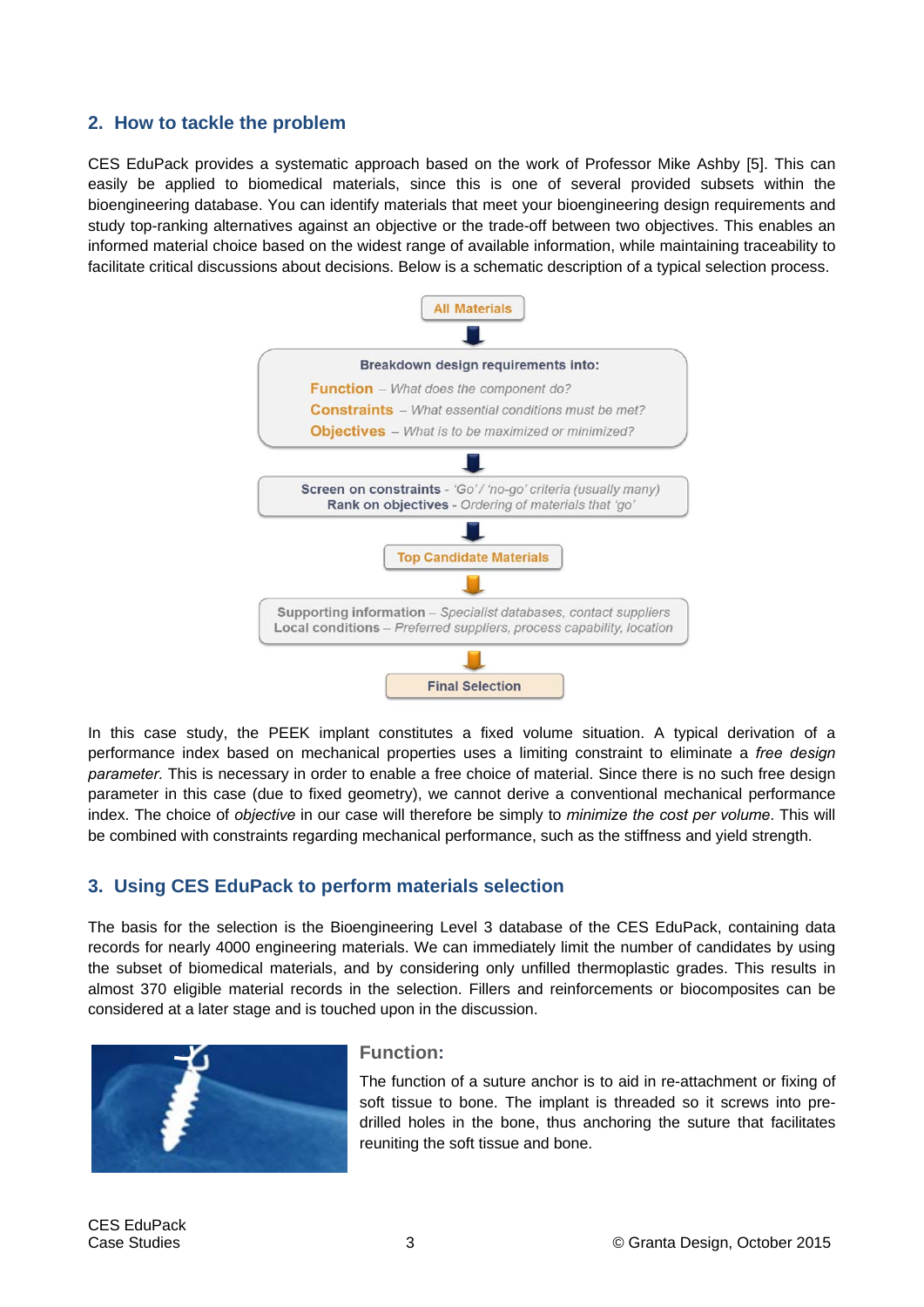## **Objective:**

In this case, the objective can be plotted at first. Here the objective is to minimize *Price per volume* = (*Price \* Density),* which we define as the y-axis of a chart using the *Advanced + Attributes* feature. As can be seen in the figure below, PEEK (marked with a *Favourite* star by right-clicking) is at the high-cost end of the price spectrum for polymers. If lower-cost polymers are desired, these can easily be box selected, after plotting a bar chart of biomedical grade materials. Dividing them up along the x-axis into polymers and metals for comparison, using the *Advanced + Trees* function, makes it easy to find polymers that are cheaper than metals (traditional implants). A good starting point for the selection is to place around 100 of these low-cost biomedical polymers in the box selection, which in this case will result in materials cheaper than the metals per volume.

![](_page_3_Figure_2.jpeg)

*A good starting point for this selection is the depicted group of ~100 polymers from the Biomedical subset.* 

## **Constraints:**

In the CES EduPack software, we now start the screening of biocompatible polymers using the constraints. This will constitute the main part of the selection. The bioengineering database allows screening in the limit stage based on composition and bio subsets. Here, we limit our selection to unfilled thermoplastics (both semi-crystalline and amorphous) without additives, as shown to the right.

| Limit $\blacksquare$<br>Ξa                            |                                                          |
|-------------------------------------------------------|----------------------------------------------------------|
| Clear<br>Apply<br>Properties                          | <b>Video Tutorials</b>                                   |
| Click on the headings to show/hide selection criteria |                                                          |
| $\triangleright$ General information                  |                                                          |
| ▼ Composition overview                                | Ξ                                                        |
| Form                                                  |                                                          |
| Material family                                       | Plastic (thermoplastic, semi-crystalline), Plastic (th v |
| <b>Base material</b>                                  | $\overline{\phantom{a}}$                                 |
| % filler (by weight)                                  | Ŀ<br>%                                                   |
| Filler/reinforcement                                  | None (unfilled)<br>$\overline{\phantom{a}}$              |
| Filler/reinforcement form                             | $\blacktriangledown$                                     |
| Additive                                              | None<br>$\blacktriangledown$                             |
| Renewable content                                     | %<br>w                                                   |

In order to avoid the problems of metal implants being too stiff (stress shielding), we limit Young's modulus to a value lower than a typical human cortical bone in the region where the implant should function, see below. Of course, the material needs to be stiff enough to allow being inserted into position via the pre-drilled hole, which can also be specified in a limit stage during screening of materials (3 < *Young's modulus* [GPa] < 10).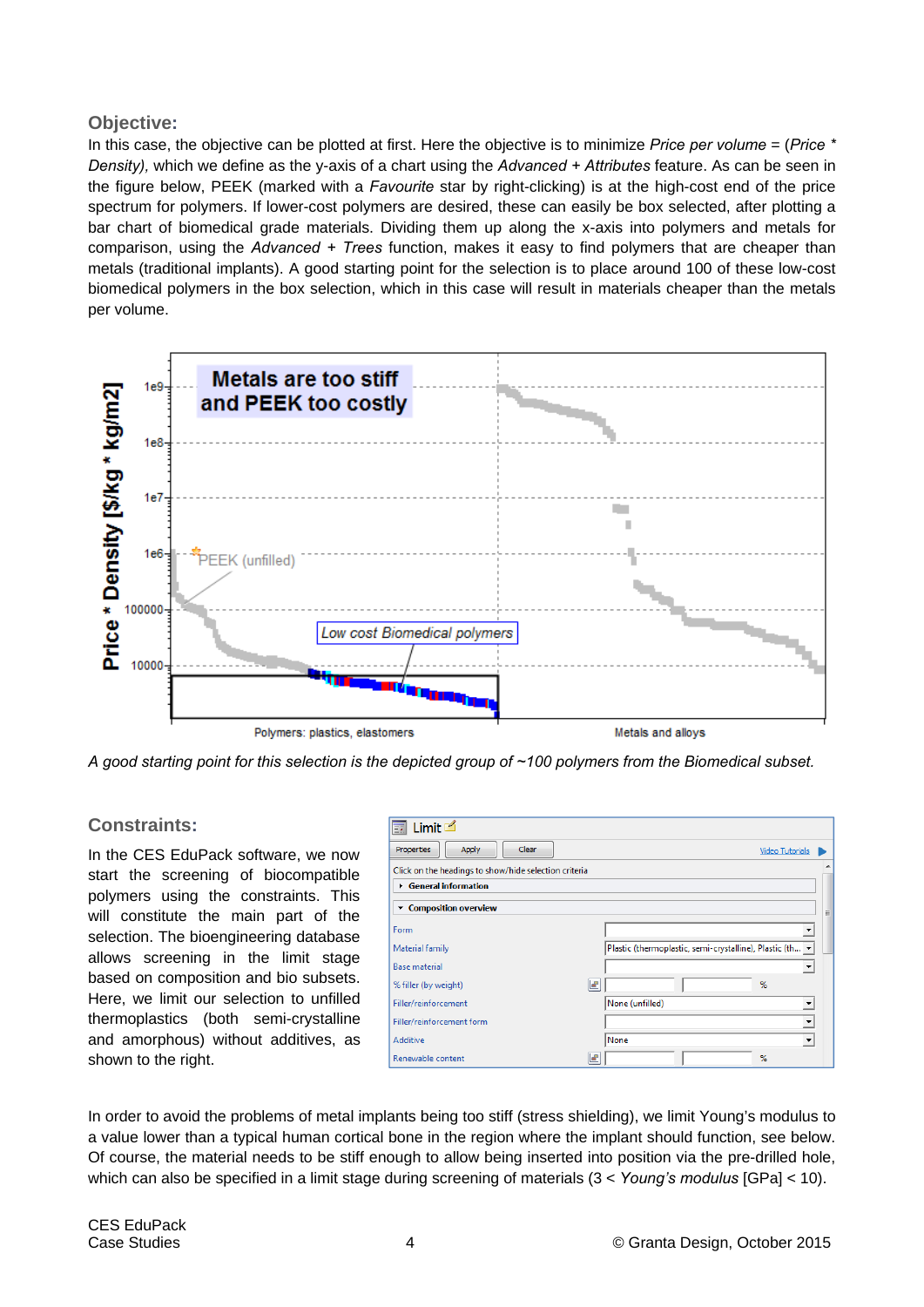![](_page_4_Figure_0.jpeg)

*Schematic diagram of the cross section of an adult human bone showing the complex structure in detail [6-7]*

The other mechanical properties that need to be considered during screening is *yield strength* (to support tensile stress from the suture as well as stress during the insertion procedure) and *fracture toughness*, to avoid brittle fracture *in vivo*. In the chart below, it can be seen that the reference material, Unfilled PEEK, performs "better" in comparison with the low-cost biomedical polymers from the previous selection.

![](_page_4_Figure_3.jpeg)

*It is possible to label the reference material, unfilled PEEK, which was screened out by the initial boxselection, using the Favourite function in EduPack. Here, it compares well mechanically with other polymers.* 

![](_page_4_Figure_5.jpeg)

CES EduPack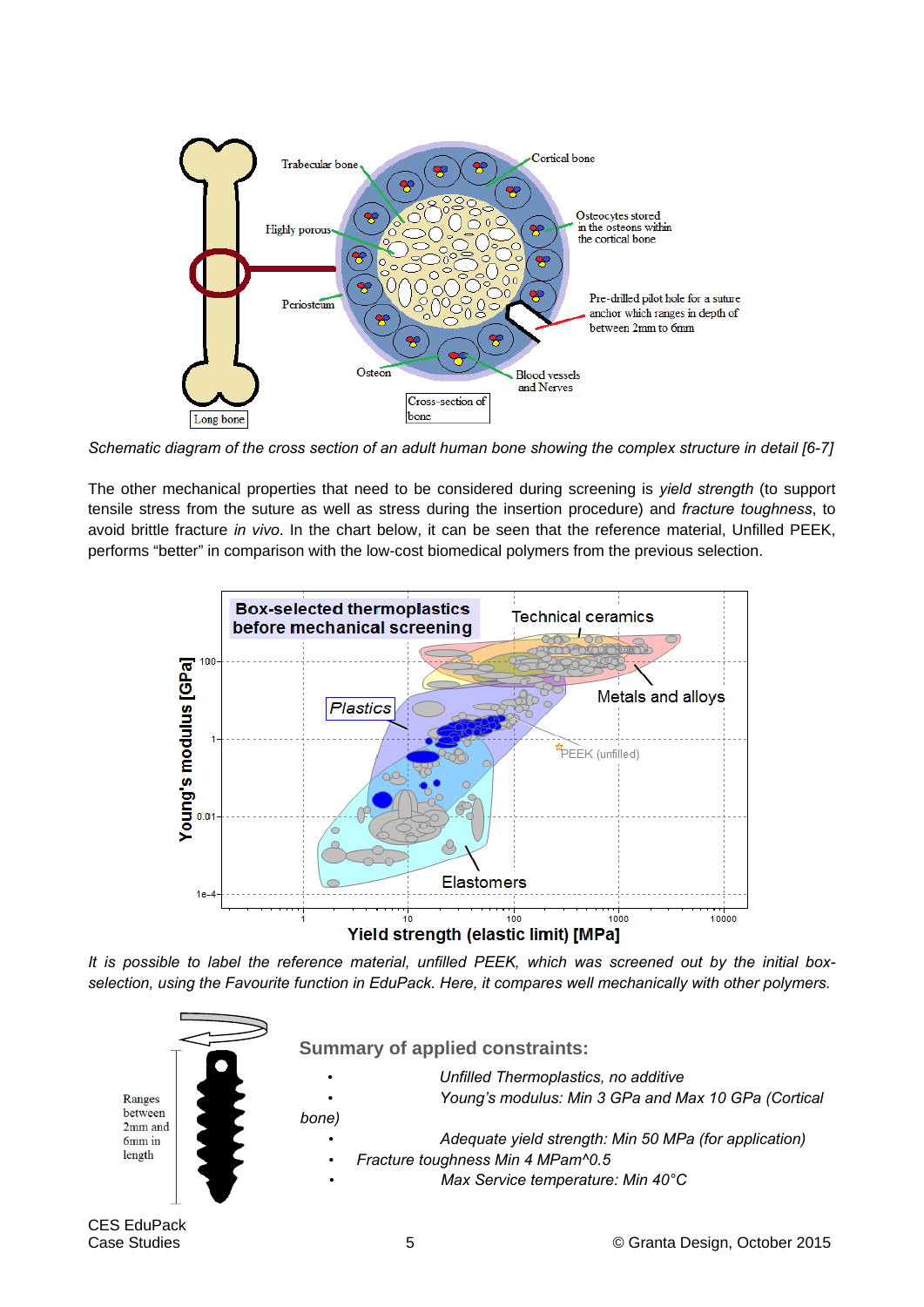• *Excellent/Acceptable resistant to: water*

## **4. Result:**

The resulting chart after completing screening is shown below. The screenshot also shows the values of the objective function for the five best candidates in the ranked list. If this objective (see also first chart) is considered, the two forms of Polyethylene terephtalate, PET, are the cheapest alternatives. They suffer from poor sterilizability in dry heat/steam though, which is a disadvantage. Even the most costly of these five materials, Styrene methyl methacrylate, SMMA, is around 30 times cheaper per volume than PEEK in this comparison. Both PET and SMMA (*e.g.,* under the trade name NAS® 30) are indeed materials used for implants [8-9] and would be plausible candidates to replace PEEK. Two very interesting alternatives would be Polyoxymethylene, POM (copolymer), for a permanent option and Polylactide, PLA, for a degradable option. In addition to being cost effective and its current use in suture anchors, PLA is a biodegradable polymer, which is a desirable property for short term treatments.

![](_page_5_Figure_3.jpeg)

*Screenshot of the final stage of the selection, when 5 candidates remain after screening* 

POM was dismissed as an option for bone contact applications due to its bio-inertness and the lack of interaction with bone, back in 1993 [10]. Since then it has been used for a range of medical devices, such as replacement heart valves and catheters [11]. Due to its lack of interaction with bone, the concern is that the suture anchor could slip in its pre-drilled hole, leading to complications where the suture anchor has to be replaced or re-inserted [10, 12]. This is something that also has to be considered for PET and SMMA. If POM was chosen as a new suture anchor material, it would need to be formed into a bio-composite or coated with a material that would encourage bone bonding, such as Hydroxyapatite (HA) or Bioglass® [7]. This would promote bone formation and fix the suture anchor. Composites of bio-inert polymers and materials that encourage bone interaction are currently being explored for future [13].

PLA has a long degradation time, in the region of 12 to 24 months, which means it can be used for shortterm treatments where the anchor is not permanent [14]. In this situation, the degradation rate should match the bone formation rate in order for the hole that is left behind to be filled [15]. For an adult human, this process takes three to six months [1]. One option would be to increase the degradation rate of the polymer but this would reduce the mechanical stability leading to a greater probability of failure. Another option would be to encourage bone bonding with the implant so that, as the implant degrades, the space left behind is filled with new bone. This can be done by introducing materials, as mentioned above, that encourage this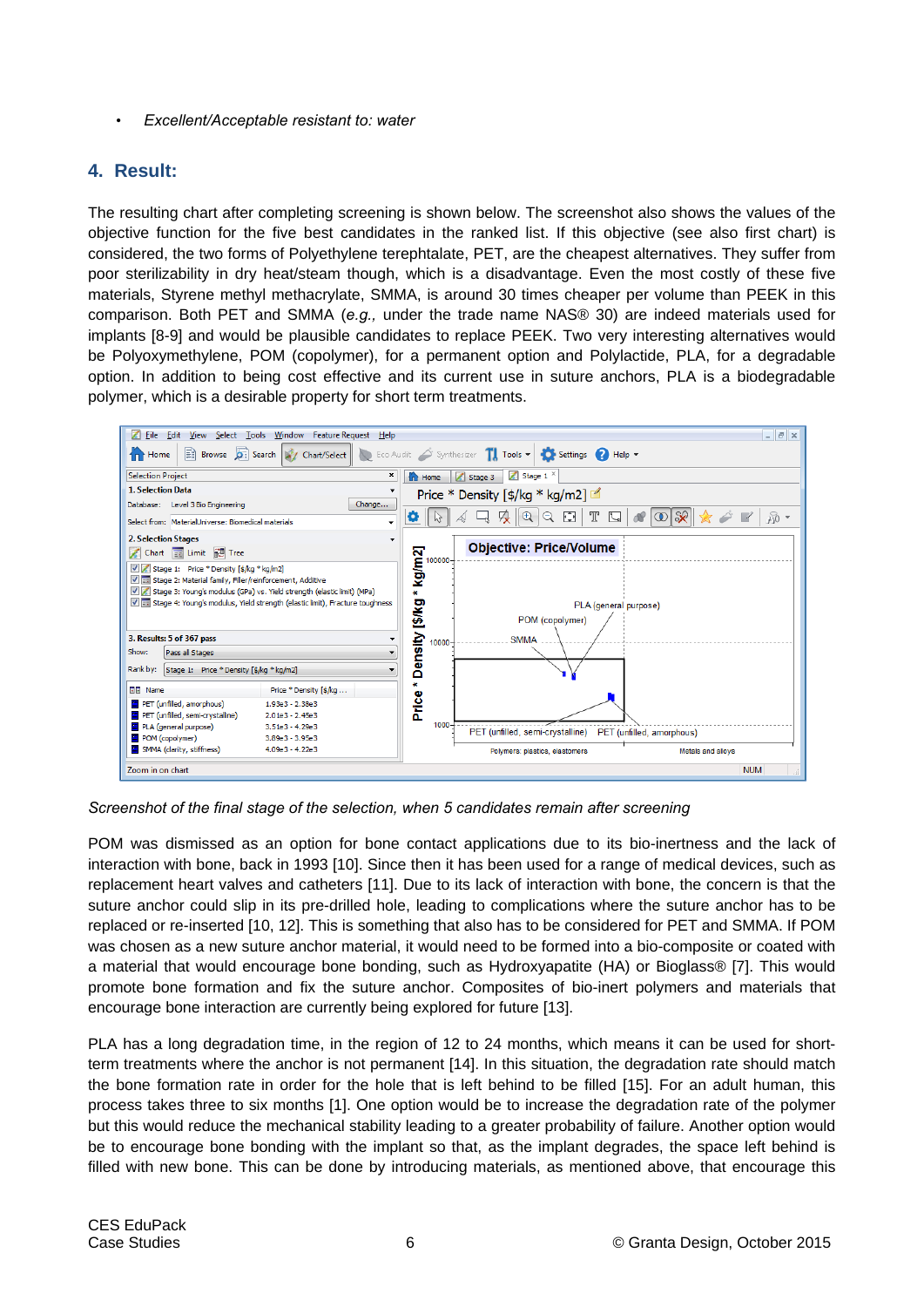bone formation [7]. Bio-composites such as PLA/HA [16-17] are already being used as alternatives to a permanent suture anchor. It has mechanical properties that make it suitable whilst having the ability to degrade away.

# **5. Analysis and reality check**

Suture anchors come in a range of sizes and variable diameters to help the surgeon to accommodate a patient's natural anatomy and the type of surgery being performed. The implants are widely used in many parts of the body where soft tissue and bone have been separated, resulting in pain and loss of motion. With an aging population and more active lifestyles, there is a growing demand for these procedures and for lower cost. Biomedical polymers offer advantages over metals such as titanium for these implantable devices. In addition to biocompatibility and chemical inertness, they have a modulus of elasticity that is closer to that of bone. PEEK and other polymers are also totally radiolucent enabling the surgeon to clearly see the bone/soft tissue interface on x-rays without the shadows and opacity of titanium.

RôG (pronounced Rogue) Sports Medicine Inc., based in Illinois, USA has received 510(k) clearance from the U.S. Food & Drug Administration (FDA) for its RôG Suture Anchor [2-3] made of Zeniva® polyetheretherketone (PEEK) resin from Solvay Advanced Polymers [18]. This biomaterial, used as a reference in this case study, has a modulus very close to that of bone plus excellent toughness and fatigue resistance. These suture anchors are made from 6-mm diameter PEEK rod stock and are threaded to screw into bone, thus securing the soft tissue to the prepared bone surface so that the soft tissue and bone reunite. In this case study, five polymers meet the constraints that were used and perform well in the objective of minimizing cost. They do, however, in comparison to PEEK have slightly lower values for the mechanical parameters used in this study, shown below.

![](_page_6_Figure_4.jpeg)

The values are some 30% less than those of PEEK, and it must be confirmed that this will not impede the performance in the application. These values are still higher than, for example ABS that is used for LEGO and other robust toy products, as a comparison. The values used in the constraints in this case study are chosen to be realistic but do not reflect actual test data requirements.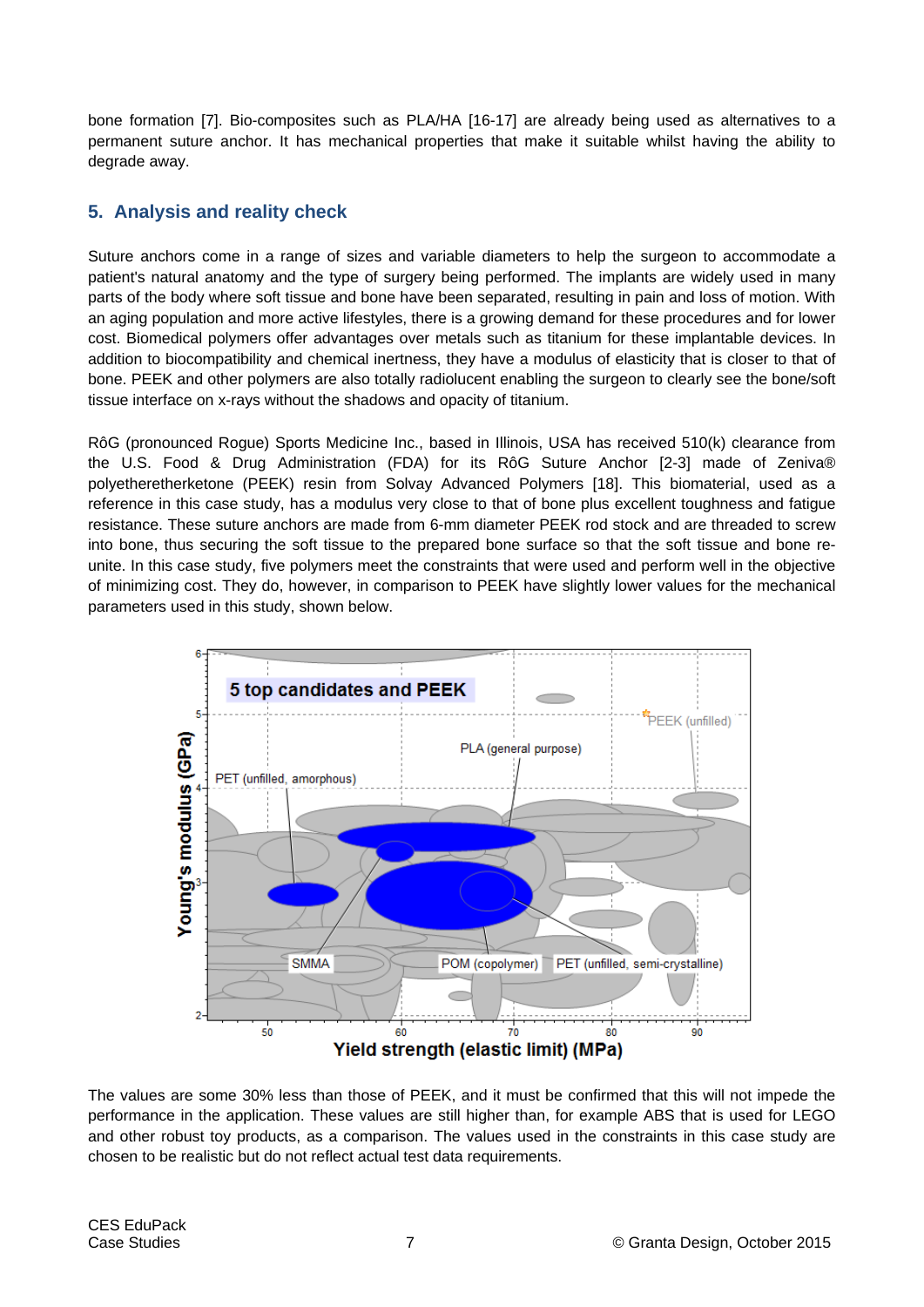# **6. What does CES EduPack bring to the understanding?**

CES EduPack produces quantitative and highly visual results interactively which, combined with the materials expertise of an educator, can help to teach the design process and how to make good materials decisions.

In this case study, CES EduPack suggests the following conclusions:

- The Bioengineering database has a large number of specialized materials and data organized into useful subsets, as demonstrated for biomedical materials.
- The systematic selection methodology allows design requirements typical of bioengineering to be used for screening. The Bioengineering database also allows screening in the limit stage based on composition and bio subsets, for example unfilled biomedical thermoplastics.
- An actual PEEK implant can be used as a reference material, using the *Favorite* function, and then easily be compared with candidate materials and used as benchmark for improvements
- When fillers, reinforcements and modifiers are considered, these records in the database can be used to refine the properties towards final selection

The MaterialUniverse Bioengineering database used so far provides generic material property data, enabling identification of the best materials options from the full range of possibilities. The next step may be to use a specialized database, such as CAMPUS with M-base applications database available in CES Selector, or the ASM Medical Materials database, available via CES EduPack for those that have a subscription with ASM. These give more detailed information about specific polymer grades and niche bio-composites which can be explored as a more advanced extension to this case study.